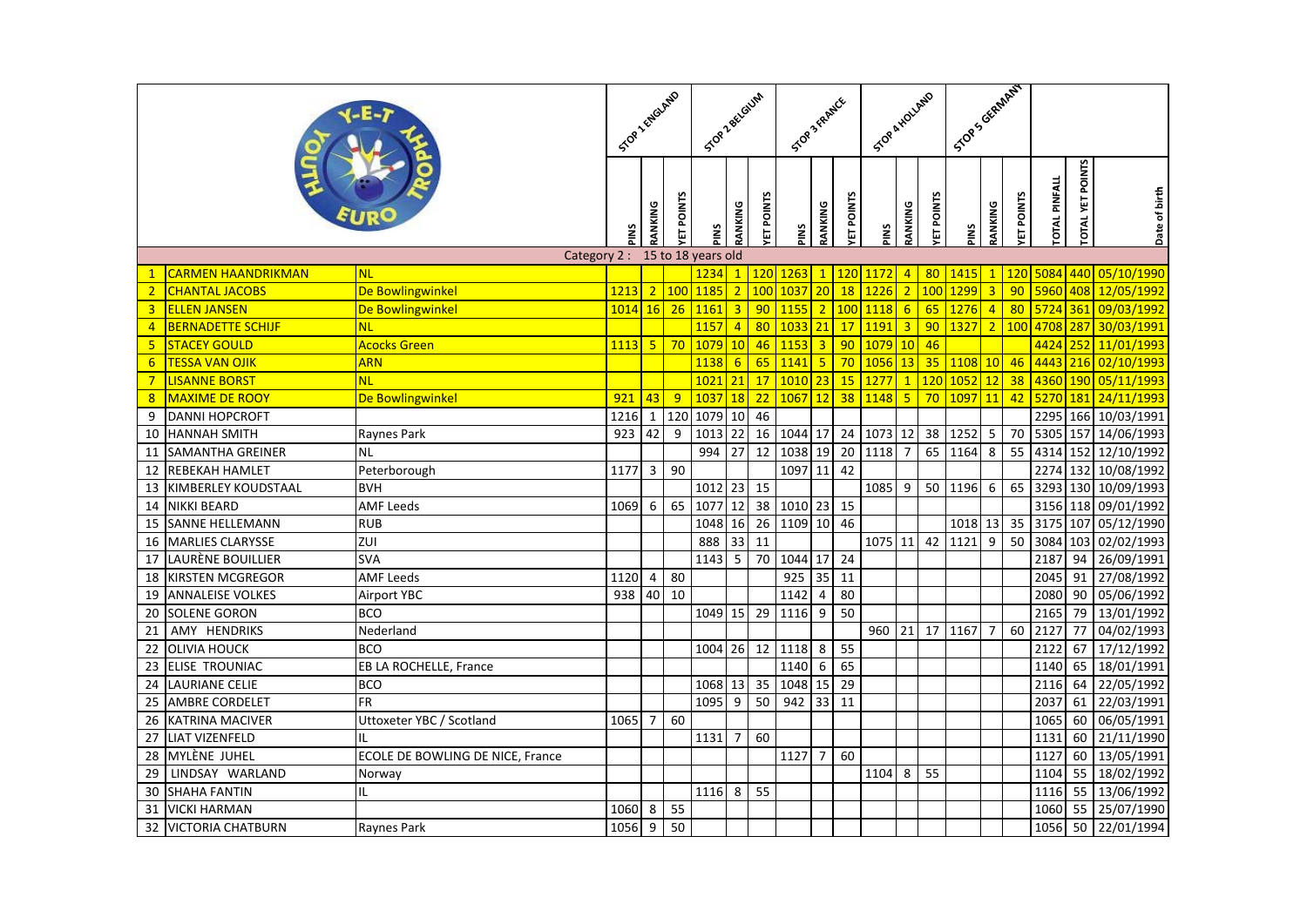|    |                         |                                   |         |                   | STOP 2 ENGLAND  |                    |                   | STOP Z BELGIUM | STOP 3 FRAMER |                  |                 | STOR A HOLLAND |                  |                 | I Stop Scientified |                  |                      |                         |               |               |
|----|-------------------------|-----------------------------------|---------|-------------------|-----------------|--------------------|-------------------|----------------|---------------|------------------|-----------------|----------------|------------------|-----------------|--------------------|------------------|----------------------|-------------------------|---------------|---------------|
|    |                         | SNId                              | RANKING | <b>VET POINTS</b> | SNId            | RANKING            | <b>TET POINTS</b> | PINS           | RANKING       | <b>ET POINTS</b> | PINS            | RANKING        | <b>ET POINTS</b> | PINS            | RANKING            | <b>ET POINTS</b> | <b>TOTAL PINFALL</b> | <b>TOTAL YET POINTS</b> | Date of birth |               |
|    |                         | Category 2:                       |         |                   |                 | 15 to 18 years old |                   |                |               |                  |                 |                |                  |                 |                    |                  |                      |                         |               |               |
|    | 33 AUTUM CHAMBERLAIN    | YACs                              | 984     | 25                | 13              |                    |                   |                | 1066 13       |                  | 35              |                |                  |                 |                    |                  |                      | 2050                    | 48            | 18/05/1994    |
| 34 | <b>KIM HEWITT</b>       | <b>Hollywood Bradford</b>         | 1047    | 10                | 46              |                    |                   |                |               |                  |                 |                |                  |                 |                    |                  |                      | 1047                    | 46            | 29/12/1990    |
| 35 | STÉPHANIE DUBOURG       | SPU                               |         |                   |                 | 894                | 32                | 11             | 1058 14       |                  | 32              |                |                  |                 |                    |                  |                      | 1952                    | 43            | 15/07/1993    |
| 36 | <b>ELLANOR THURSTON</b> | <b>Madison Heights</b>            | 1044    | 11                | 42              |                    |                   |                |               |                  |                 |                |                  |                 |                    |                  |                      | 1044                    | 42            | 19/03/1994    |
| 37 | <b>SHARL COPPENS</b>    | The Bowlingstones Wommelgem       | 793     | $\overline{72}$   | $\mathbf{3}$    | 880                | 34                | 11             | 855           | 39               | 10              | 829            | 24               | 15              |                    |                  |                      | 3357                    | 39            | 06/04/1993    |
| 38 | <b>RACHEL HODDS</b>     | <b>Great Yarmouth</b>             | 1041    | 12                | $\overline{38}$ |                    |                   |                |               |                  |                 |                |                  |                 |                    |                  |                      | 1041                    | 38            | 20/11/1991    |
| 39 | <b>RACHEL ARTHUR</b>    | Riverside Bowl Wallasey           | 1039    | 13                | 35              |                    |                   |                |               |                  |                 |                |                  |                 |                    |                  |                      | 1039                    | 35            | 19/05/1993    |
| 40 | <b>CHERISE DENHAM</b>   |                                   | 920     | 44                | 9               | 1041               | 17                | 24             |               |                  |                 |                |                  |                 |                    |                  |                      | 1961                    | 33            | 16/03/1991    |
| 41 | PATTY SANDERS           | Nederland                         |         |                   |                 |                    |                   |                |               |                  |                 | 1052 14        |                  | 32              |                    |                  |                      | 1052                    |               | 32 29/12/1991 |
| 42 | <b>JESS SILVESTER</b>   | Cliftonville                      | 1033 14 |                   | 32              |                    |                   |                |               |                  |                 |                |                  |                 |                    |                  |                      | 1033                    |               | 32 21/07/1992 |
| 43 | <b>JORDINE LAM</b>      | Raynes Park                       | 1033 14 |                   | 32              |                    |                   |                |               |                  |                 |                |                  |                 |                    |                  |                      | 1033                    |               | 32 25/02/1992 |
| 44 | RONI AHARONOVICH        | IL                                |         |                   |                 | 1056 14            |                   | 32             |               |                  |                 |                |                  |                 |                    |                  |                      | 1056                    | 32            | 27/06/1990    |
| 45 | <b>ADÈLE CARRE</b>      | FR                                |         |                   |                 | 1034 19            |                   | 20             | 979           | $31$ 11          |                 |                |                  |                 |                    |                  |                      | 2013                    | 31            | 08/04/1991    |
| 46 | KAYLEIGH VAN VLIES      | Nederland                         |         |                   |                 |                    |                   |                |               |                  |                 | 1032 15        |                  | 29              |                    |                  |                      | 1032                    | 29            | 03/09/1993    |
| 47 | ANNA-BELLE JEAN         | <b>BC AIX EN PROVENCE, France</b> |         |                   |                 |                    |                   |                | 1048 15       |                  | 29              |                |                  |                 |                    |                  |                      | 1048                    | 29            | 23/08/1993    |
| 48 | <b>DANIELLE GATES</b>   | <b>AMF Washington</b>             | 955     | 35                | 11              |                    |                   |                | 1014 22       |                  | $\overline{16}$ |                |                  |                 |                    |                  |                      | 1969                    | 27            | 27/08/1993    |
| 49 | GABRIËLLE KORVER        | Nederland                         |         |                   |                 |                    |                   |                |               |                  |                 | 1022 16        |                  | 26              |                    |                  |                      | 1022                    | 26            | 02/06/1993    |
| 50 | REBECCA SCHUURMAN       | Nederland                         |         |                   |                 |                    |                   |                |               |                  |                 | 1021 17        |                  | $\overline{24}$ |                    |                  |                      | 1021                    | 24            | 02/10/1991    |
| 51 | <b>CHARLOTTE MORTON</b> | Lincoln                           | 1013    | 17                | 24              |                    |                   |                |               |                  |                 |                |                  |                 |                    |                  |                      | 1013                    | 24            | 31/12/1993    |
| 52 | <b>LESLEY WATERS</b>    | Whitstable                        | 1013    | 17                | 24              |                    |                   |                |               |                  |                 |                |                  |                 |                    |                  |                      | 1013                    | 24            | 14/12/1992    |
| 53 | <b>RACHEL KAY</b>       | Warrington & Worthing             | 865     | 59                | $6\phantom{a}$  | 1031 20            |                   | 18             |               |                  |                 |                |                  |                 |                    |                  |                      | 1896                    | 24            | 17/03/1992    |
| 54 | KELLY VERBOON           | Nederland                         |         |                   |                 |                    |                   |                |               |                  |                 | 1017 18        |                  | 22              |                    |                  |                      | 1017                    | 22            | 15/09/1993    |
| 55 | <b>LAURA WOUTERS</b>    | Belgium                           | 964     | 31                | 11              |                    |                   |                | 930           | 34 11            |                 |                |                  |                 |                    |                  |                      | 1894                    | 22            | 11/06/1993    |
| 56 | MIRJAM ABDELHAK BEN     | Nederland                         |         |                   |                 |                    |                   |                |               |                  |                 | 1012 19        |                  | 20              |                    |                  |                      | 1012                    | 20            | 31/12/1991    |
| 57 | REBECCA MARSDEN         | Chesterfield                      | 1012    | 19                | 20              |                    |                   |                |               |                  |                 |                |                  |                 |                    |                  |                      | 1012                    | 20            | 30/01/1992    |
| 58 | MARTHE HEGNA KARLBERG   | Norway                            |         |                   |                 |                    |                   |                |               |                  |                 | 977 20         |                  | 18              |                    |                  |                      | 977                     | 18            | 24/09/1991    |
| 59 | <b>CHELSIE PYLE</b>     |                                   | 1010    | 20                | 18              |                    |                   |                |               |                  |                 |                |                  |                 |                    |                  |                      | 1010                    |               | 18 18/04/1991 |
| 60 | <b>MEGAN SCOTT</b>      | Chesterfield                      | 1006    | 21                | 17              |                    |                   |                |               |                  |                 |                |                  |                 |                    |                  |                      | 1006                    | 17            | 28/07/1993    |
| 61 | ANIKA STUYCK            | België                            |         |                   |                 |                    |                   |                |               |                  |                 | 937            | 22               | 16              |                    |                  |                      | 937                     | 16            | 05/11/1991    |
| 62 | <b>SARAH MARTIN</b>     | <b>Madison Heights</b>            | 1004 22 |                   | 16              |                    |                   |                |               |                  |                 |                |                  |                 |                    |                  |                      | 1004                    | 16            | 20/01/1992    |
| 63 | AMBER MENS              | Nederland                         |         |                   |                 |                    |                   |                |               |                  |                 | 915 23         |                  | 15              |                    |                  |                      | 915                     | 15            | 01/01/1992    |
| 64 | ALEXIA THERAUD          | ECOLE DE BOWLING MERIGNAC, France |         |                   |                 |                    |                   |                | 1010 23 15    |                  |                 |                |                  |                 |                    |                  |                      | 1010                    | 15            | 11/08/1993    |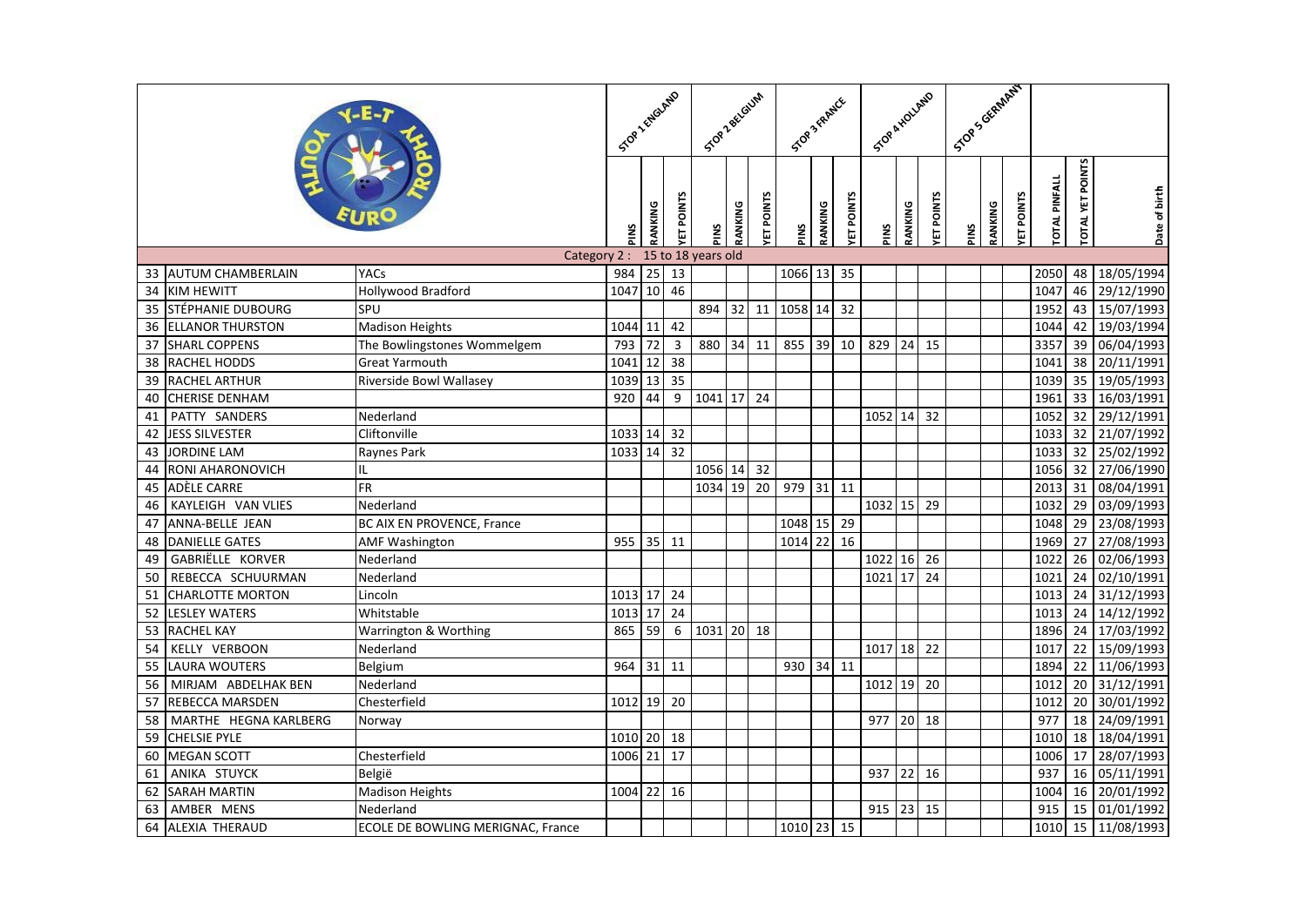|    |                            |                                |     |                 | STOR TENGLAND    |         |         | Stop Zectorium   | STOP 3 YARNCE |         |                  | STOR A HOLLAND |         |                  | Stor Scientified |         |                  |                      |                         |               |
|----|----------------------------|--------------------------------|-----|-----------------|------------------|---------|---------|------------------|---------------|---------|------------------|----------------|---------|------------------|------------------|---------|------------------|----------------------|-------------------------|---------------|
|    |                            |                                |     |                 | <b>ET POINTS</b> | SNId    | RANKING | <b>ET POINTS</b> | PINS          | RANKING | <b>ET POINTS</b> | PINS           | RANKING | <b>ET POINTS</b> | PINS             | RANKING | <b>ET POINTS</b> | <b>TOTAL PINFALL</b> | <b>TOTAL YET POINTS</b> | Date of birth |
|    |                            | Category 2: 15 to 18 years old |     |                 |                  |         |         |                  |               |         |                  |                |         |                  |                  |         |                  |                      |                         |               |
|    | 65 KIMBERLEY VAN BEEK      | <b>BBWZ</b>                    |     |                 |                  | 1012 23 |         | 15               |               |         |                  |                |         |                  |                  |         |                  | 1012                 |                         | 15 21/11/1990 |
| 66 | <b>RACHEL MCKENZIE</b>     | <b>Rollarbowl Romford</b>      | 993 | 23              | 15               |         |         |                  |               |         |                  |                |         |                  |                  |         |                  | 993                  | 15                      | 05/08/1990    |
| 67 | <b>CLARE SHAVE</b>         | <b>Burton</b>                  | 989 | 24              | 14               |         |         |                  |               |         |                  |                |         |                  |                  |         |                  | 989                  | 14                      | 20/10/1993    |
| 68 | <b>ASCHLYN PEDRO</b>       | <b>CHA</b>                     |     |                 |                  | 1010 25 |         | 13               |               |         |                  |                |         |                  |                  |         |                  | 1010                 | 13                      | 21/01/1991    |
| 69 | <b>KIRSTY MOORE</b>        |                                | 984 | 25              | 13               |         |         |                  |               |         |                  |                |         |                  |                  |         |                  | 984                  |                         | 13 09/07/1992 |
| 70 | CHARLENE ENOCQ             | TOURS BOWLING CLUB, France     |     |                 |                  |         |         |                  | 1006          | 26      | 12               |                |         |                  |                  |         |                  | 1006                 | 12                      | 11/05/1992    |
| 71 | <b>BARTAIRE WENDY</b>      | BC31, France                   |     |                 |                  |         |         |                  | 984           | 30      | 12               |                |         |                  |                  |         |                  | 984                  | 12                      | 30/06/1993    |
| 72 | CHARLÉNE BERTRAND          | PSA peugeot citroen AC, France |     |                 |                  |         |         |                  | 996           | 27      | 12               |                |         |                  |                  |         |                  | 996                  | 12                      | 02/10/1991    |
| 73 | <b>JOLIEN BYTEBIER</b>     | <b>ALO</b>                     |     |                 |                  | 973     | 28      | 12               |               |         |                  |                |         |                  |                  |         |                  | 973                  | 12                      | 05/01/1993    |
| 74 | <b>KATIE REEVES</b>        | Whitstable                     | 970 | 29              | 12               |         |         |                  |               |         |                  |                |         |                  |                  |         |                  | 970                  | 12                      | 04/10/1992    |
| 75 | <b>MARION CAUQUIL</b>      | BC31, France                   |     |                 |                  |         |         |                  | 993           | 29 12   |                  |                |         |                  |                  |         |                  | 993                  |                         | 12 27/04/1991 |
| 76 | <b>MELANY PURVIS</b>       | <b>BVO</b>                     |     |                 |                  | 932     | 30      | 12               |               |         |                  |                |         |                  |                  |         |                  | 932                  | 12                      | 07/08/1993    |
| 77 | <b>NATHALIE GEYSEN</b>     | <b>BBL</b>                     |     |                 |                  | 950     | 29      | 12               |               |         |                  |                |         |                  |                  |         |                  | 950                  | 12                      | 01/01/1993    |
| 78 | <b>SAM MORTLOCK</b>        | Mixed                          | 976 | 27              | 12               |         |         |                  |               |         |                  |                |         |                  |                  |         |                  | 976                  | 12                      | 24/06/1990    |
| 79 | <b>SANNE KONINGS</b>       | <b>IMS</b>                     |     |                 |                  | 932     |         | 30 12            |               |         |                  |                |         |                  |                  |         |                  | 932                  | 12                      | 12/05/1993    |
| 80 | SOPHIE BOULOT              | <b>ATHENA, France</b>          |     |                 |                  |         |         |                  | 995           | 28 12   |                  |                |         |                  |                  |         |                  | 995                  | 12                      | 14/06/1993    |
| 81 | <b>TAR MERY WEATHER</b>    | Chesterfield                   | 965 | 30              | 12               |         |         |                  |               |         |                  |                |         |                  |                  |         |                  | 965                  |                         | 12 13/06/1990 |
| 82 | <b>ZOE BRADNOCK</b>        | Peterborough                   | 971 | $\overline{28}$ | 12               |         |         |                  |               |         |                  |                |         |                  |                  |         |                  | 971                  |                         | 12 17/04/1992 |
| 83 | <b>AUDREY LAMASA</b>       | EB DRAGUIGNAN, France          |     |                 |                  |         |         |                  | 968           | 32 11   |                  |                |         |                  |                  |         |                  | 968                  | 11                      | 26/11/1991    |
| 84 | <b>CHARLOTTE LONGWORTH</b> | Millbrook                      | 957 | 34              | 11               |         |         |                  |               |         |                  |                |         |                  |                  |         |                  | 957                  | 11                      | 06/03/1993    |
| 85 | <b>CYDNEY HOLTON</b>       | Raynes Park                    | 959 | 33              | 11               |         |         |                  |               |         |                  |                |         |                  |                  |         |                  | 959                  | 11                      | 15/11/1992    |
| 86 | <b>DENISE WIERINGA</b>     | GOR                            |     |                 |                  | 867     | 35      | 11               |               |         |                  |                |         |                  |                  |         |                  | 867                  |                         | 11 31/01/1994 |
| 87 | REBECCA WILSON             | Wigan                          | 963 | 32              | 11               |         |         |                  |               |         |                  |                |         |                  |                  |         |                  | 963                  | 11                      | 28/04/1991    |
| 88 | <b>AUDREY SKOPNICK</b>     | DRAGONS DE COLMAR, France      |     |                 |                  |         |         |                  | 877           | 38 10   |                  |                |         |                  |                  |         |                  | 877                  | 10                      | 10/06/1991    |
| 89 | <b>BECKY MOORE</b>         |                                | 945 | 36              | 10               |         |         |                  |               |         |                  |                |         |                  |                  |         |                  | 945                  | 10                      | 26/07/1990    |
| 90 | CHELSEA PIGGOTT            | <b>Bracknell</b>               | 939 | 39              | 10               |         |         |                  |               |         |                  |                |         |                  |                  |         |                  | 939                  | 10                      | 27/03/1991    |
| 91 | ELODIE DIVOL               | BC AIX EN PROVENCE, France     |     |                 |                  |         |         |                  | 913           | 36 10   |                  |                |         |                  |                  |         |                  | 913                  |                         | 10 11/03/1993 |
| 92 | <b>FAYE CRUMMETT</b>       | Dereham Strikes YBC            | 944 | 38              | 10               |         |         |                  |               |         |                  |                |         |                  |                  |         |                  | 944                  | 10 <sup>1</sup>         | 06/01/1991    |
| 93 | GABRIELLA HOSSZU           | PIN DEVILS BC, HONGRIE         |     |                 |                  |         |         |                  | 878           | 37      | 10               |                |         |                  |                  |         |                  | 878                  | 10                      | 06/06/1992    |
| 94 | <b>GERTIVAN TILBURG</b>    | PAL                            |     |                 |                  | 835     | 36      | 10               |               |         |                  |                |         |                  |                  |         |                  | 835                  | 10                      | 10/01/1994    |
| 95 | MARILY LOPES D'ANDRADE     | EB MARZY, France               |     |                 |                  |         |         |                  | 782           | 40 10   |                  |                |         |                  |                  |         |                  | 782                  | 10                      | 19/06/1993    |
| 96 | <b>STEPHANIE WILS</b>      | <b>BRA</b>                     |     |                 |                  | 829     | 37      | 10               |               |         |                  |                |         |                  |                  |         |                  | 829                  | 10                      | 18/07/1991    |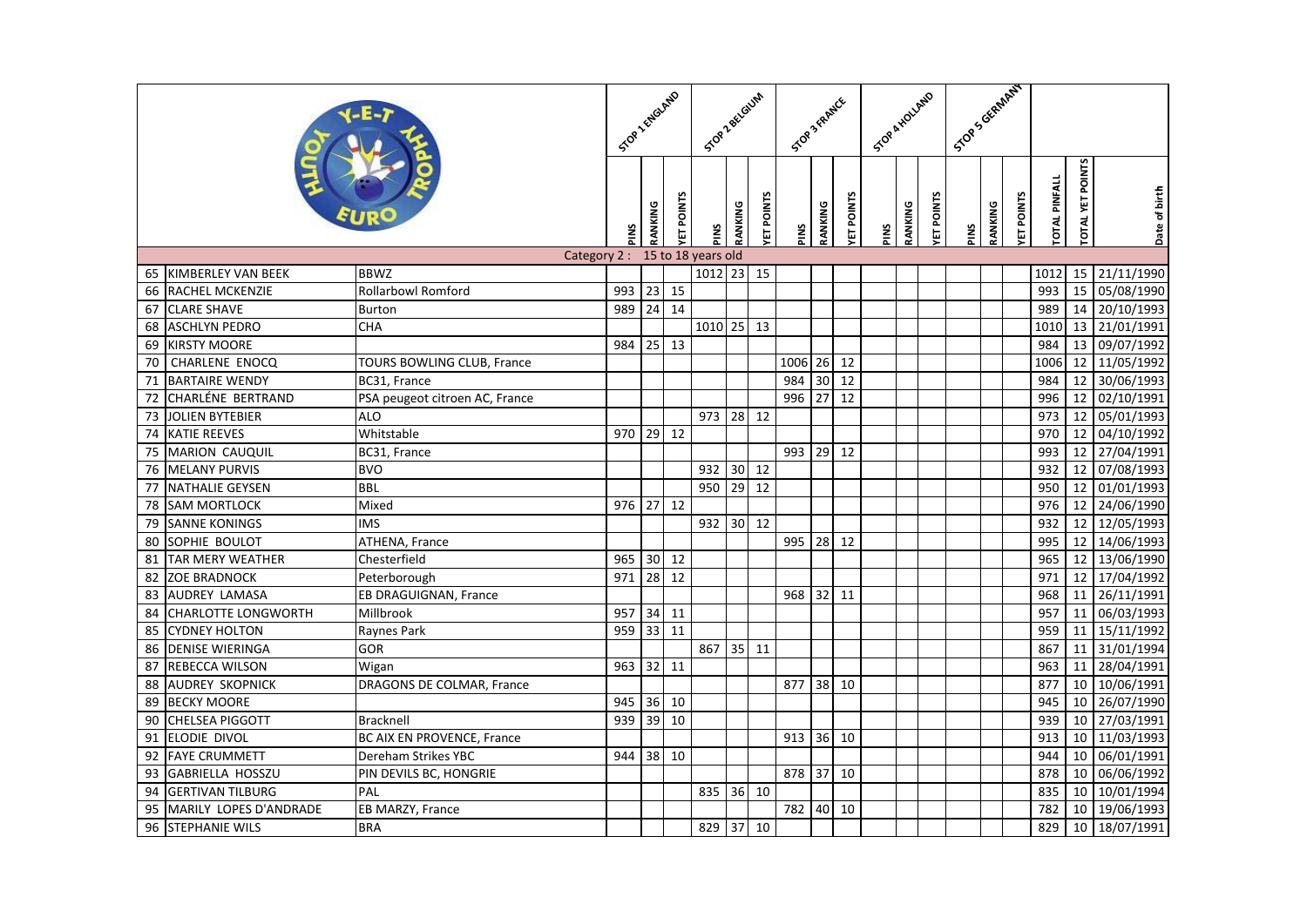|                                           | STOP 2 ENGLAND         |                  | STOR Z BELGLUM    |                         | STOP 3 FRAMER      |                  |      | STOP & HOLLAND |                  |      | I Stop Scientified |                  |      |         |                  |                      |                         |                 |            |
|-------------------------------------------|------------------------|------------------|-------------------|-------------------------|--------------------|------------------|------|----------------|------------------|------|--------------------|------------------|------|---------|------------------|----------------------|-------------------------|-----------------|------------|
|                                           | SNId                   | RANKING          | <b>YET POINTS</b> | SNId                    | RANKING            | <b>ET POINTS</b> | PINS | RANKING        | <b>ET POINTS</b> | PINS | RANKING            | <b>ET POINTS</b> | PINS | RANKING | <b>ET POINTS</b> | <b>TOTAL PINFALL</b> | <b>TOTAL YET POINTS</b> | Date of birth   |            |
|                                           | Category 2:            |                  |                   |                         | 15 to 18 years old |                  |      |                |                  |      |                    |                  |      |         |                  |                      |                         |                 |            |
| <b>TIFFANY NOCK</b><br>97                 | Norwich YBC            | 945              | 36                | 10                      |                    |                  |      |                |                  |      |                    |                  |      |         |                  |                      | 945                     | 10              | 19/03/1992 |
| <b>LOUISE RAYBOULD</b><br>98              | <b>Madison Heights</b> | 903              | 45                | 9                       |                    |                  |      |                |                  |      |                    |                  |      |         |                  |                      | 903                     | 9               | 27/02/1992 |
| <b>SARAH WASS</b><br>99                   | Ashby                  | $\overline{925}$ | 41                | $\overline{9}$          |                    |                  |      |                |                  |      |                    |                  |      |         |                  |                      | 925                     | 9               | 23/10/1991 |
| 100 BETHANY BROWN                         | <b>AMF Leeds</b>       | 898              | 46                | $\overline{8}$          |                    |                  |      |                |                  |      |                    |                  |      |         |                  |                      | 898                     | 8               | 08/03/1994 |
| 101 JENNY ROBOTHAM                        | Rubery YBC             | 887              | 49                | 8                       |                    |                  |      |                |                  |      |                    |                  |      |         |                  |                      | 887                     | 8               | 08/03/1994 |
| 102 MICHAELA FRAIN                        | Acocks Green           | 891              | 48                | 8                       |                    |                  |      |                |                  |      |                    |                  |      |         |                  |                      | 891                     | 8               | 08/03/1991 |
| 103<br><b>NIKKI SIMPSON</b>               | <b>Bowling Express</b> | 894              | 47                | 8                       |                    |                  |      |                |                  |      |                    |                  |      |         |                  |                      | 894                     | 8               | 11/06/1991 |
| 104<br>SOPHIE CHEUNG                      | <b>Tunbridge Wells</b> | 887              | 49                | $\overline{8}$          |                    |                  |      |                |                  |      |                    |                  |      |         |                  |                      | 887                     | 8               | 23/09/1993 |
| 105 HOLLY MANSELL                         | Acocks Green           | 883              | 52                | $\overline{7}$          |                    |                  |      |                |                  |      |                    |                  |      |         |                  |                      | 883                     | $\overline{7}$  | 09/10/1992 |
| 106 JODIE LEEFE                           | Hollywood Bradford     | 880              | 54                | $\overline{7}$          |                    |                  |      |                |                  |      |                    |                  |      |         |                  |                      | 880                     | $\overline{7}$  | 14/01/1991 |
| 107 JODIE PEDLEY                          | Hollywood Bradford     | 876              | 55                | $\overline{7}$          |                    |                  |      |                |                  |      |                    |                  |      |         |                  |                      | 876                     | $\overline{7}$  | 26/02/1993 |
| 108<br>KAYLEIGH IZZARD                    | <b>Worthing YBC</b>    | 883              | 51                | $\overline{7}$          |                    |                  |      |                |                  |      |                    |                  |      |         |                  |                      | 883                     | $\overline{7}$  | 11/11/1991 |
| 109 NATALIE POOLER                        | <b>Wolves YBC</b>      | 881              | 53                | $\overline{7}$          |                    |                  |      |                |                  |      |                    |                  |      |         |                  |                      | 881                     | $\overline{7}$  | 11/05/1993 |
| 110 SUSIE WEBB                            | <b>AMF Leeds</b>       | 876              | 55                | $\overline{7}$          |                    |                  |      |                |                  |      |                    |                  |      |         |                  |                      | 876                     | $\overline{7}$  | 14/05/1992 |
| 111 JORDAN LEWIS                          | Norwich YBC            | 861              | 60                | 6                       |                    |                  |      |                |                  |      |                    |                  |      |         |                  |                      | 861                     | 6               | 01/08/1991 |
| $\overline{1}12$<br><b>SHANNON FIDGET</b> | Norwich YBC            | 874              | 57                | 6                       |                    |                  |      |                |                  |      |                    |                  |      |         |                  |                      | 874                     | 6               | 29/03/1994 |
| <b>VICKY SLINGSBY</b><br>113              | Hollywood Bradford     | 873              | 58                | 6                       |                    |                  |      |                |                  |      |                    |                  |      |         |                  |                      | 873                     | 6               | 10/11/1992 |
| 114 ANNABELLE BRAZIER                     | Whitstable             | 854              | 62                | $\overline{5}$          |                    |                  |      |                |                  |      |                    |                  |      |         |                  |                      | 854                     | 5               | 29/12/1992 |
| 115 JO LEA                                | Bromborough            | 839              | 65                | $\overline{5}$          |                    |                  |      |                |                  |      |                    |                  |      |         |                  |                      | 839                     | $\overline{5}$  | 23/09/1992 |
| 116 MELANIE DALY                          | <b>Burnley</b>         | 859              | 61                | 5                       |                    |                  |      |                |                  |      |                    |                  |      |         |                  |                      | 859                     | 5               | 02/08/1993 |
| 117<br><b>NATALIE SMITH</b>               | <b>Great Yarmouth</b>  | 848              | 64                | $\overline{5}$          |                    |                  |      |                |                  |      |                    |                  |      |         |                  |                      | 848                     | 5               | 01/12/1992 |
| 118 SOPHIE HOPCROFT                       | Lincoln                | 849              | 63                | $\overline{5}$          |                    |                  |      |                |                  |      |                    |                  |      |         |                  |                      | 849                     | $5\phantom{.0}$ | 04/01/1994 |
| 119 BECCA GARBUTT                         | Hollywood Bradford     | 837              | 67                | $\overline{4}$          |                    |                  |      |                |                  |      |                    |                  |      |         |                  |                      | 837                     | $\overline{4}$  | 28/03/1992 |
| 120 CHARLOTTE SANDPEARL                   | Millbrook              | 825              | 68                | $\overline{\mathbf{4}}$ |                    |                  |      |                |                  |      |                    |                  |      |         |                  |                      | 825                     | $\overline{4}$  | 04/10/1993 |
| 121<br><b>CLAIRE CONNICK</b>              | <b>Airport YBC</b>     | 819              | 70                | $\overline{4}$          |                    |                  |      |                |                  |      |                    |                  |      |         |                  |                      | 819                     | $\overline{4}$  | 19/08/1993 |
| 122 LAURA BALDWIN                         | Norwich YBC            | 825              | 68                | $\overline{4}$          |                    |                  |      |                |                  |      |                    |                  |      |         |                  |                      | 825                     | $\overline{4}$  | 02/02/1994 |
| 123 PAIGE FORSYTH                         | <b>Airport YBC</b>     | 838              | 66                | $\overline{\mathbf{4}}$ |                    |                  |      |                |                  |      |                    |                  |      |         |                  |                      | 838                     | $\overline{4}$  | 22/10/1993 |
| 124 ALICE KING                            |                        | 783              | 73                | 3                       |                    |                  |      |                |                  |      |                    |                  |      |         |                  |                      | 783                     | 3               | 02/07/1992 |
| <b>CHARLOTTE RATHBONE</b><br>125          | Wigan                  | 804              | 71                | $\overline{\mathbf{3}}$ |                    |                  |      |                |                  |      |                    |                  |      |         |                  |                      | 804                     | 3               | 11/03/1994 |
| 126 EMMA IRVING                           | Ashby                  | 779              | 74                | $\overline{3}$          |                    |                  |      |                |                  |      |                    |                  |      |         |                  |                      | 779                     | 3               | 19/04/1991 |
| 127 NICOLE HUGGINS                        | Cliftonville           | 775              | 75                | $\mathsf 3$             |                    |                  |      |                |                  |      |                    |                  |      |         |                  |                      | 775                     | 3               | 20/10/1992 |
| 128 AIMEE PROSSER                         | <b>Rubery YBC</b>      | 760              | 77                | $\overline{2}$          |                    |                  |      |                |                  |      |                    |                  |      |         |                  |                      | 760                     | $\overline{2}$  | 12/07/1993 |